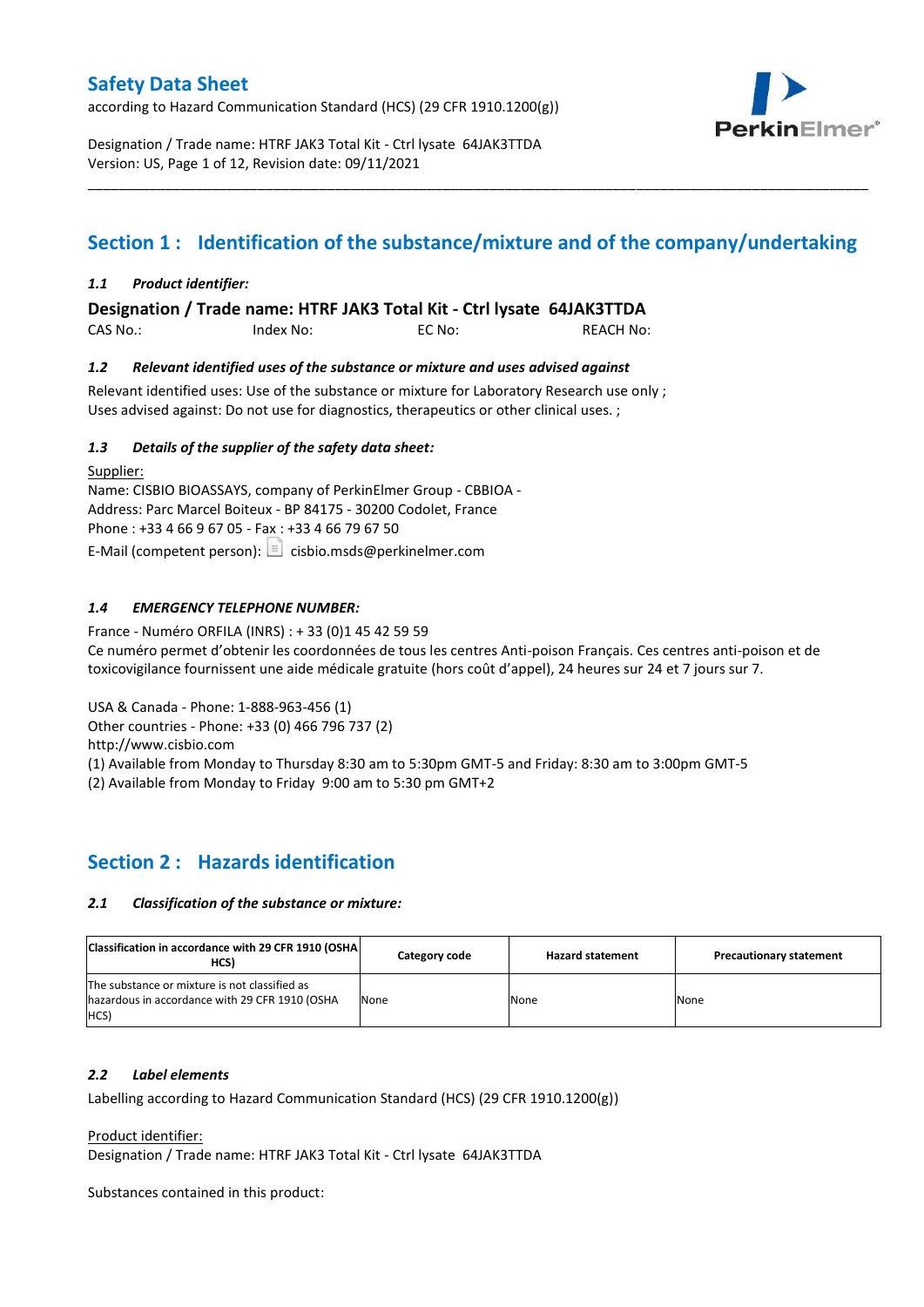according to Hazard Communication Standard (HCS) (29 CFR 1910.1200(g))

Designation / Trade name: HTRF JAK3 Total Kit - Ctrl lysate 64JAK3TTDA Version: US, Page 2 of 12, Revision date: 09/11/2021



Hazard pictograms

Signal word:

Hazard and precautionary statements:

#### *2.3 Other hazards*

The mixture does not contain substances classified as 'Substances of Very High Concern' (SVHC) >= 0.1% published by the European CHemicals Agency (ECHA) under article 57 of REACH. The mixture satisfies neither the PBT nor the vPvB criteria for mixtures in accordance with annexe XIII of the REACH regulations EC 1907/2006. ;

\_\_\_\_\_\_\_\_\_\_\_\_\_\_\_\_\_\_\_\_\_\_\_\_\_\_\_\_\_\_\_\_\_\_\_\_\_\_\_\_\_\_\_\_\_\_\_\_\_\_\_\_\_\_\_\_\_\_\_\_\_\_\_\_\_\_\_\_\_\_\_\_\_\_\_\_\_\_\_\_\_\_\_\_\_\_\_\_\_\_\_\_\_\_\_\_\_\_\_\_\_

Adverse human health effects: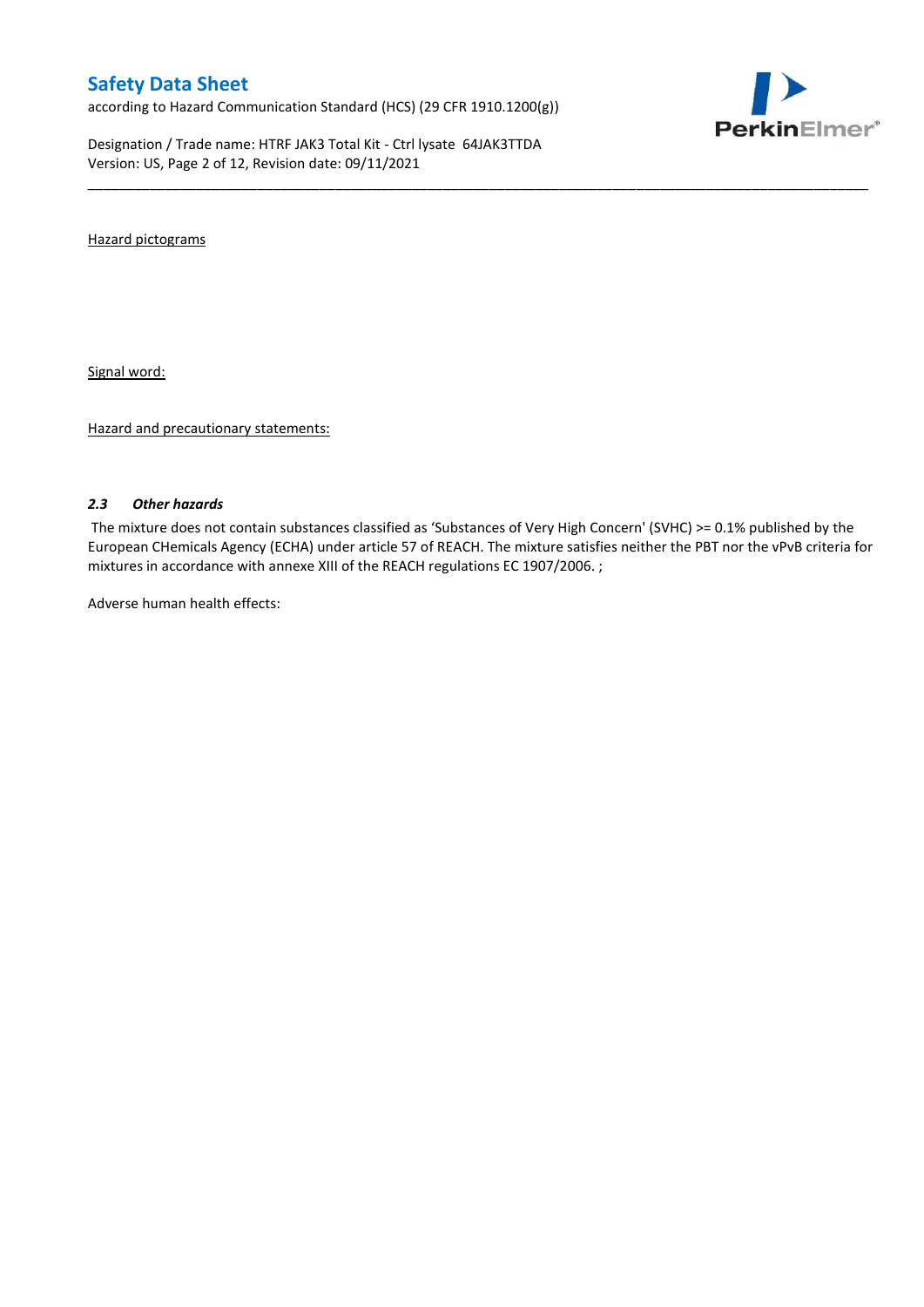according to Hazard Communication Standard (HCS) (29 CFR 1910.1200(g))



Designation / Trade name: HTRF JAK3 Total Kit - Ctrl lysate 64JAK3TTDA Version: US, Page 3 of 12, Revision date: 09/11/2021

### **Section 3 : Composition/information on ingredients**

#### *3.2 Mixtures*

Hazardous ingredients:

| Substance name                | CAS n°     | Index n° | $ECn$ <sup>°</sup> | Classification in accordance with 29 CFR<br><b>1910 (OSHA HCS)</b> | Concentration<br>(%) | <b>SCL</b> | M-factor |
|-------------------------------|------------|----------|--------------------|--------------------------------------------------------------------|----------------------|------------|----------|
| trisodium<br>tetraoxovanadate | 13721-39-6 |          | 237-287-9          | Acute toxicity - Acute Tox. 4 - H302 - Oral                        | < 25%                |            |          |

\_\_\_\_\_\_\_\_\_\_\_\_\_\_\_\_\_\_\_\_\_\_\_\_\_\_\_\_\_\_\_\_\_\_\_\_\_\_\_\_\_\_\_\_\_\_\_\_\_\_\_\_\_\_\_\_\_\_\_\_\_\_\_\_\_\_\_\_\_\_\_\_\_\_\_\_\_\_\_\_\_\_\_\_\_\_\_\_\_\_\_\_\_\_\_\_\_\_\_\_\_

Additional information:

Full text of H- and EUH-phrases: see SECTION 16.

### **Section 4 : First aid measures**

#### *4.1 Description of first aid measures*

**General information**: Do not leave affected person unattended. ;

**Following inhalation**: In case of respiratory tract irritation, consult a physician. ;

**Following skin contact**:After contact with skin, wash immediately with water ;

**Following eye contact**: After contact with the eyes, rinse with water with the eyelids open for a sufficient length of time,

then consult an ophthalmologist immediately. ;

**Following ingestion**: Do NOT induce vomiting. ;

**Self-protection of the first aider**:

#### *4.2 Most important symptoms and effects, both acute and delayed*

Symptoms: No known symptoms to date. ; Effects:

#### *4.3 Indication of any immediate medical attention and special treatment needed*

Notes for the doctor:

### **Section 5 : Firefighting measures**

#### *5.1 Extinguishing media:*

Suitable extinguishing media: This product is not flammable. Use extinguishing agent suitable for type of surrounding fire ;

#### *5.2 Special hazards arising from the substance or mixture*

Hazardous combustion products: /

#### *5.3 Advice for fire-fighters*

Wear Protective clothing. ; Additional information: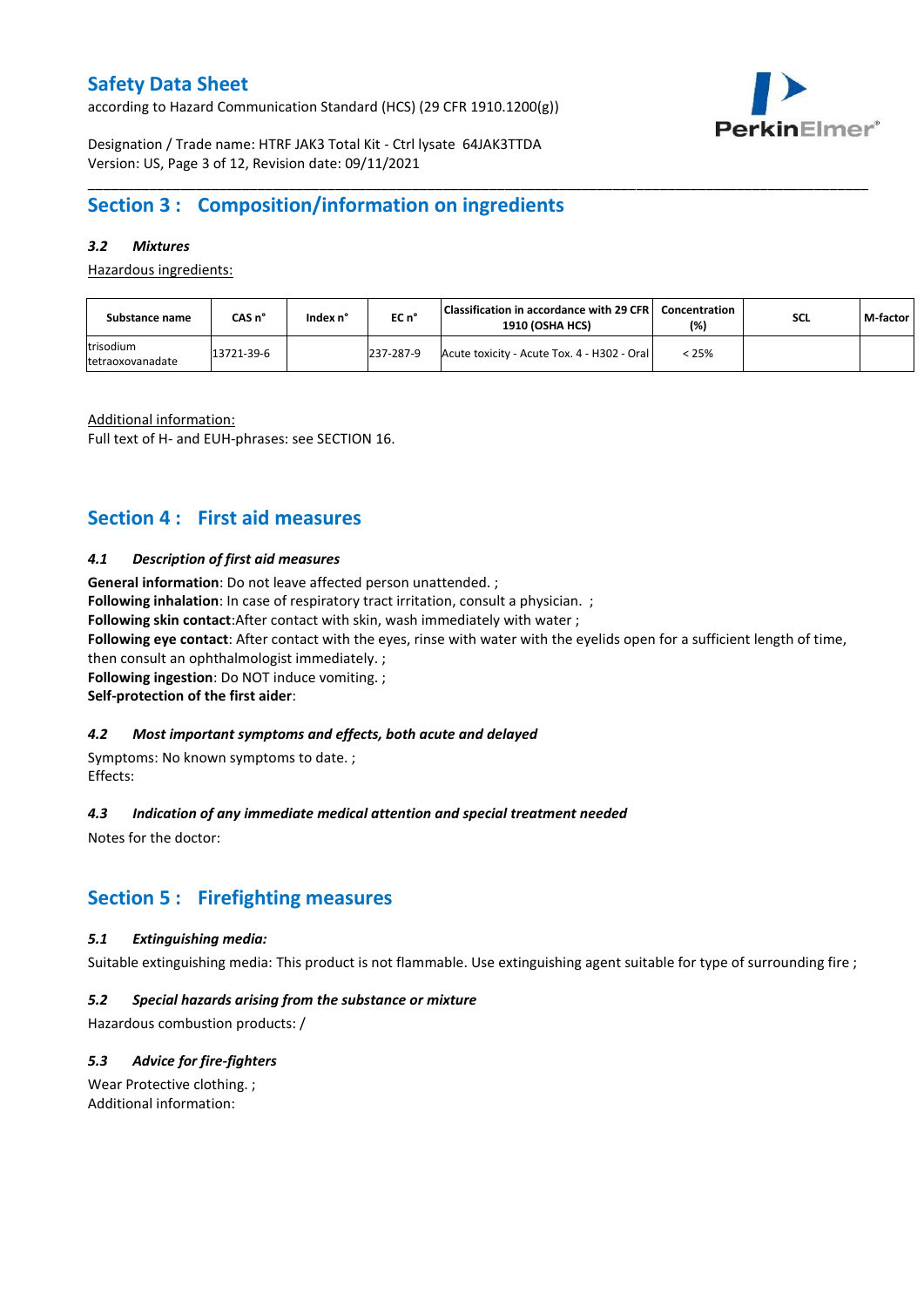according to Hazard Communication Standard (HCS) (29 CFR 1910.1200(g))



Designation / Trade name: HTRF JAK3 Total Kit - Ctrl lysate 64JAK3TTDA Version: US, Page 4 of 12, Revision date: 09/11/2021

### **Section 6 : Accidental release measures**

#### *6.1 Personal precautions, protective equipment and emergency procedures*

Emergency procedures: Provide adequate ventilation. ;

#### *6.2 Environmental precautions*

Do not allow to enter into surface water or drains. ;

#### *6.3 Methods and material for containment and cleaning up*

For cleaning up: Suitable material for taking up: Absorbing material, organic ; Other information:

#### *6.4 Reference to other sections*

Additional information:

### **Section 7 : Handling and storage**

#### *7.1 Precautions for safe handling*

Protective measures: Advice on safe handling: Avoid contact with skin, eyes and clothes. ; Fire preventions:

Do not eat, drink or smoke in areas where reagents are handled. ; Advice on general occupational hygiene: Handle in accordance with good industrial hygiene and safety practice ;

\_\_\_\_\_\_\_\_\_\_\_\_\_\_\_\_\_\_\_\_\_\_\_\_\_\_\_\_\_\_\_\_\_\_\_\_\_\_\_\_\_\_\_\_\_\_\_\_\_\_\_\_\_\_\_\_\_\_\_\_\_\_\_\_\_\_\_\_\_\_\_\_\_\_\_\_\_\_\_\_\_\_\_\_\_\_\_\_\_\_\_\_\_\_\_\_\_\_\_\_\_

#### *7.2 Conditions for safe storage, including any incompatibilities*

Requirements for storage rooms and vessels: Keep container tightly closed. ; Hints on storage assembly: Materials to avoid: Further information on storage conditions:

#### *7.3 Specific end uses:*

Recommendations on specific end uses: Observe technical data sheet. ;

### **Section 8 : Exposure controls/personal protection**

#### *8.1 Control parameters*

Preliminary remark:

#### 8.1.1 Occupational exposure limits:

OSHA (USA)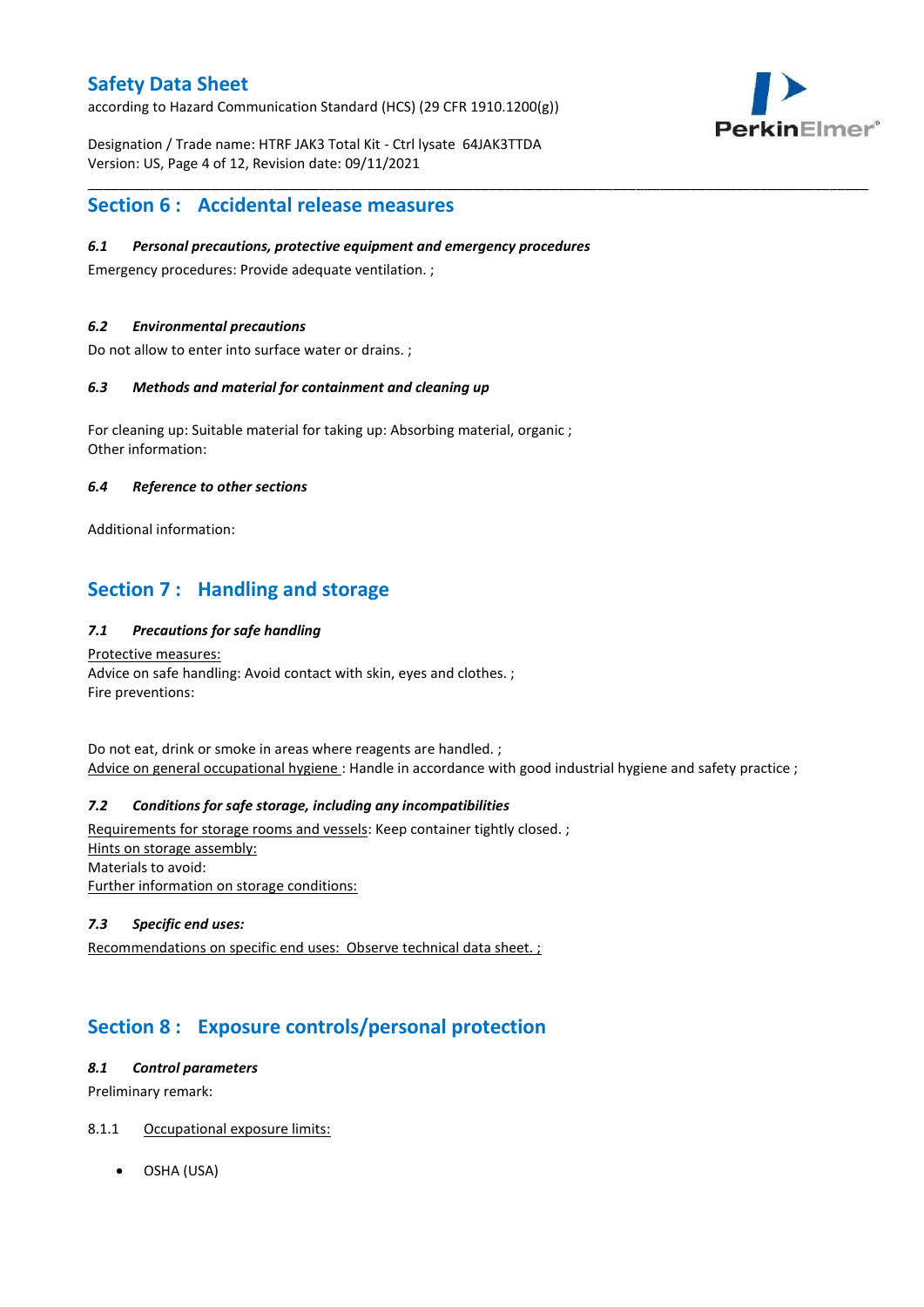according to Hazard Communication Standard (HCS) (29 CFR 1910.1200(g))



#### Designation / Trade name: HTRF JAK3 Total Kit - Ctrl lysate 64JAK3TTDA Version: US, Page 5 of 12, Revision date: 09/11/2021

| Source :                   |           |            |                                                                            | Occupational Safety and Health Administration (OSHA) Permissible Exposure Limits (PELS) from 29 CFR 1910.1000 |                                                                      |                                                                        |
|----------------------------|-----------|------------|----------------------------------------------------------------------------|---------------------------------------------------------------------------------------------------------------|----------------------------------------------------------------------|------------------------------------------------------------------------|
| Substance                  | EC-No.    | CAS-No     | <b>OSHA Permissible</b><br><b>Exposure Limit (PEL)</b><br>8-hour TWA (ppm) | <b>OSHA Permissible</b><br><b>Exposure Limit (PEL) 8-</b><br>hour TWA (mg/m3)                                 | <b>OSHA Permissible</b><br><b>Exposure Limit (PEL)</b><br>STEL (ppm) | <b>OSHA Permissible</b><br><b>Exposure Limit (PEL)</b><br>STEL (mg/m3) |
| 13721-39-6 / 237-<br>287-9 | 237-287-9 | 13721-39-6 |                                                                            |                                                                                                               |                                                                      | 0.05                                                                   |

| Source :                   | TRGS 903, November 2015, BAuA |               |             |           |  |  |  |  |  |  |  |
|----------------------------|-------------------------------|---------------|-------------|-----------|--|--|--|--|--|--|--|
| Substance                  | EC No.                        | <b>CAS No</b> | BGW (mg/m3) | BGW (ppm) |  |  |  |  |  |  |  |
| 13721-39-6 / 237-<br>287-9 | 237-287-9                     | 13721-39-6    |             |           |  |  |  |  |  |  |  |

#### 8.1.2 DNEL/PNEC-values:

• DNEL worker

| Source:                                                                                       |        | <b>IGESTIS - substance database</b> |                                                 |                                                          |                                                             |                                                  |                                                         |                                   |                                                                                                 |
|-----------------------------------------------------------------------------------------------|--------|-------------------------------------|-------------------------------------------------|----------------------------------------------------------|-------------------------------------------------------------|--------------------------------------------------|---------------------------------------------------------|-----------------------------------|-------------------------------------------------------------------------------------------------|
| Substance                                                                                     | EC-No. | <b>CAS-No</b>                       | Acute - dermal.<br>local effects<br>(mg/kg/day) | Long-term $-$<br>dermal, local<br>effects<br>(mg/kg/day) | $Long-term -$<br>dermal.<br>systemic effects<br>(mg/kg/day) | Acute –<br>linhalation. local<br>effects (mg/m3) | $Acute -$<br>inhalation.<br>systemic effects<br>(mg/m3) | Long-term-<br>linhalation. locall | Long-term $-$<br>inhalation,<br>----' effects (mg/m3)  <sup>systemic effects</sup> 1<br>(mg/m3) |
| $\left  \frac{13721 \cdot 39 \cdot 6}{237 \cdot 287 \cdot 9} \right $ 13721-39-6<br>237-287-9 |        |                                     |                                                 |                                                          |                                                             |                                                  |                                                         |                                   |                                                                                                 |

#### • DNEL consumer

| Source:                   |        | <b>GESTIS</b> - substance database |                                                 |                                                          |                                                             |                                                  |                                                       |                                                     |                                                          |
|---------------------------|--------|------------------------------------|-------------------------------------------------|----------------------------------------------------------|-------------------------------------------------------------|--------------------------------------------------|-------------------------------------------------------|-----------------------------------------------------|----------------------------------------------------------|
| <b>Substance</b>          | EC No. | <b>CAS-No</b>                      | Acute - dermal.<br>local effects<br>(mg/kg/day) | Long-term $-$<br>dermal, local<br>effects<br>(mg/kg/day) | Long-term $-$<br>dermal,<br>systemic effects<br>(mg/kg/day) | Acute –<br>linhalation. local<br>effects (mg/m3) | Acute -<br>inhalation.<br>systemic effects<br>(mg/m3) | Long-term-<br>linhalation. local<br>effects (mg/m3) | Long-term-<br>inhalation.<br>systemic effects<br>(mg/m3) |
| 13721-39-6 /<br>237-287-9 |        | 237-287-913721-39-6                |                                                 |                                                          |                                                             |                                                  |                                                       |                                                     |                                                          |

#### • PNEC

| Source:          | <b>INERIS</b>                   |               |            |                                                                                                                    |  |              |                                    |  |  |  |              |                      |  |  |
|------------------|---------------------------------|---------------|------------|--------------------------------------------------------------------------------------------------------------------|--|--------------|------------------------------------|--|--|--|--------------|----------------------|--|--|
| <b>Substance</b> | EC-No.                          |               |            |                                                                                                                    |  | PNEC AQUATIC |                                    |  |  |  |              | <b>PNEC Sediment</b> |  |  |
|                  |                                 | <b>CAS-No</b> | freshwater |                                                                                                                    |  | marine water | freshwater<br>intermittent release |  |  |  | marine water |                      |  |  |
|                  |                                 |               |            | [(mg/L)  (mg/kg)  (ppm)  (mg/L)  (mg/kg)  (ppm)  (mg/L)  (mg/kg)  (ppm)  (mg/L) (mg/kg) (ppm) (mg/L) (mg/kg) (ppm) |  |              |                                    |  |  |  |              |                      |  |  |
| 13721-39-6       | / 237-287- 237-287-9 13721-39-6 |               |            |                                                                                                                    |  |              |                                    |  |  |  |              |                      |  |  |

| Source:          | <b>INERIS</b> |        |        |
|------------------|---------------|--------|--------|
| <b>Substance</b> | EC-No.        | ົAS-No | Others |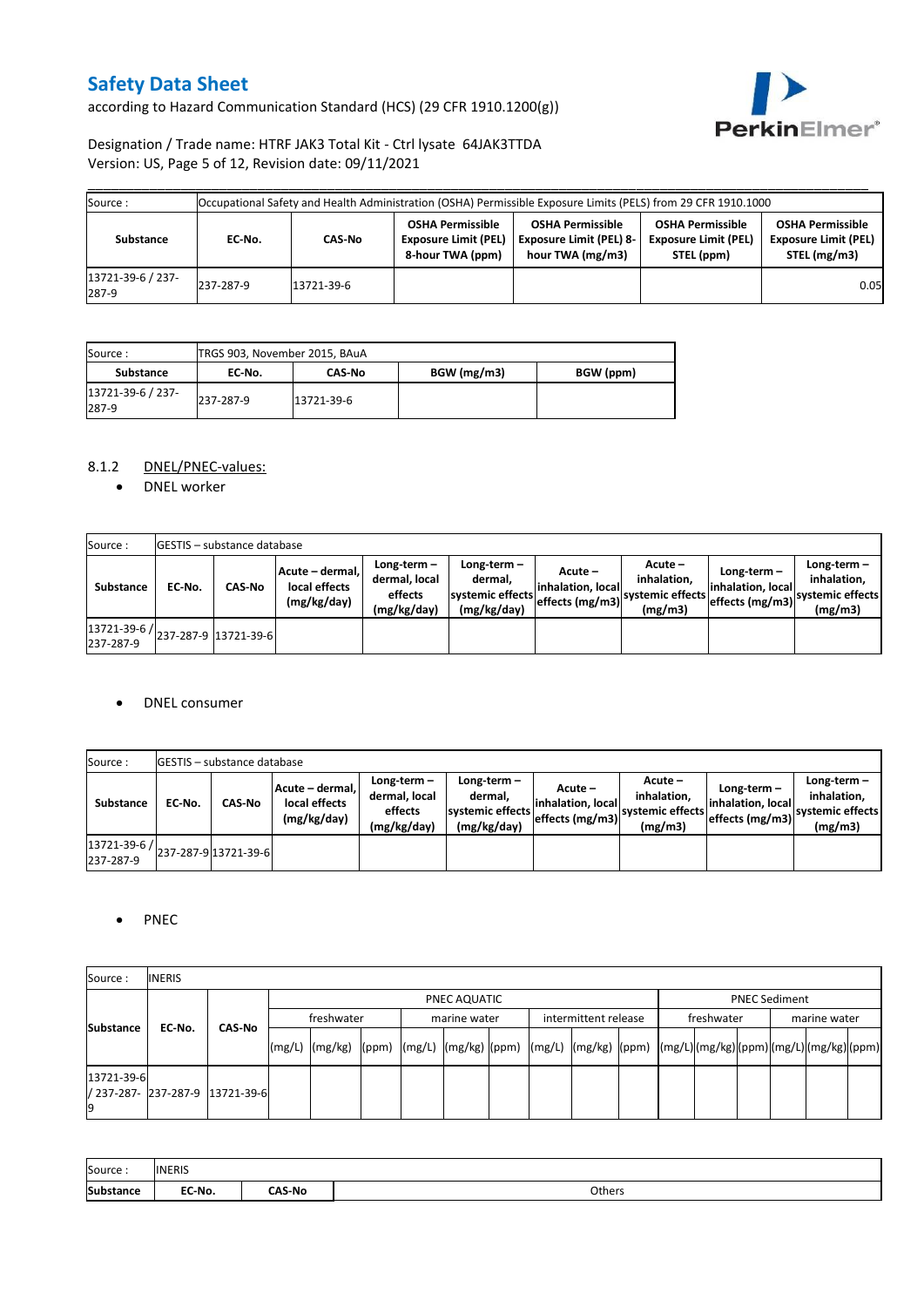according to Hazard Communication Standard (HCS) (29 CFR 1910.1200(g))



Designation / Trade name: HTRF JAK3 Total Kit - Ctrl lysate 64JAK3TTDA Version: US, Page 6 of 12, Revision date: 09/11/2021

|                                     |            |        | PNEC soil |       | PNEC sewage treatment<br>plant |         |       | <b>PNEC</b> air |         |       | PNEC secondary<br>poisoning |         |       |
|-------------------------------------|------------|--------|-----------|-------|--------------------------------|---------|-------|-----------------|---------|-------|-----------------------------|---------|-------|
|                                     |            | (mg/L) | (mg/kg)   | (ppm) | (mg/L)                         | (mg/kg) | (ppm) | (mg/L)          | (mg/kg) | (ppm) | (mg/L)                      | (mg/kg) | (ppm) |
| 13721-39-6 /<br>237-287-9 237-287-9 | 13721-39-6 |        |           |       |                                |         |       |                 |         |       |                             |         |       |

#### *8.2 Exposure controls*

8.2.1 Appropriate engineering controls:

Technical measures and appropriate working operations should be given priority over the use of personal protective equipment. See section 7

8.2.2 Personal protective equipment:

Eye / Face protection: Safety glasses with side-shields ;

Skin protection:Gloves ;

Respiratory protection:Ensure adequate ventilation ;

Thermal hazards:

8.2.3 Environmental exposure controls:

Consumer exposure control

Measures related to consumer uses of the substance (as such or in mixtures): Measures related to the service life of the substance in articles:

### **Section 9 : Physical and chemical properties**

#### *9.1 Information on basic physical and chemical properties*

Appearance

| $\frac{1}{2}$         |             |
|-----------------------|-------------|
| Physical state        | Liquid ;    |
| Colour                | Colorless · |
| Odour                 |             |
| Odour threshold (ppm) |             |

|                                                    |                                                             | Value | Concentration<br>(mol/L) | Method | Temperature (°C) | Pressure (kPa) | Remark |
|----------------------------------------------------|-------------------------------------------------------------|-------|--------------------------|--------|------------------|----------------|--------|
| pH                                                 |                                                             |       |                          |        |                  |                |        |
| Melting point (°C)                                 |                                                             |       |                          |        |                  |                |        |
| Freezing point (°C)                                |                                                             |       |                          |        |                  |                |        |
| Initial boiling point/boiling range (°C)           |                                                             |       |                          |        |                  |                |        |
| Flash point (°C)                                   |                                                             |       |                          |        |                  |                |        |
| Evaporation rate (kg/m <sup>2</sup> /h)            |                                                             |       |                          |        |                  |                |        |
| Flammability (type:) (%)                           |                                                             |       |                          |        |                  |                |        |
| Upper/lower<br>flammability or explosive<br>limits | Upper explosive limit<br>(%)                                |       |                          |        |                  |                |        |
|                                                    | Lower explosive limit (%)                                   |       |                          |        |                  |                |        |
| Vapour pressure (kPa)                              |                                                             |       |                          |        |                  |                |        |
| Vapour density (g/cm <sup>3</sup> )                |                                                             |       |                          |        |                  |                |        |
|                                                    | Density (g/cm <sup>3</sup> )                                |       |                          |        |                  |                |        |
| Densities                                          | Relative density (g/cm <sup>3</sup> )                       |       |                          |        |                  |                |        |
|                                                    | Bulk density (g/cm <sup>3</sup> )                           |       |                          |        |                  |                |        |
|                                                    | Critical density (g/cm <sup>3</sup> )                       |       |                          |        |                  |                |        |
| Solubility (Type: ) (g/L)                          |                                                             |       |                          |        |                  |                |        |
| Partition coefficient (log Pow)                    |                                                             |       |                          |        |                  |                |        |
| n-octanol/water at pH :                            |                                                             |       |                          |        |                  |                |        |
| Auto-ignition temperature (°C)                     |                                                             |       |                          |        |                  |                |        |
|                                                    | Decomposition temperature (°C)<br>Decomposition energy : kJ |       |                          |        |                  |                |        |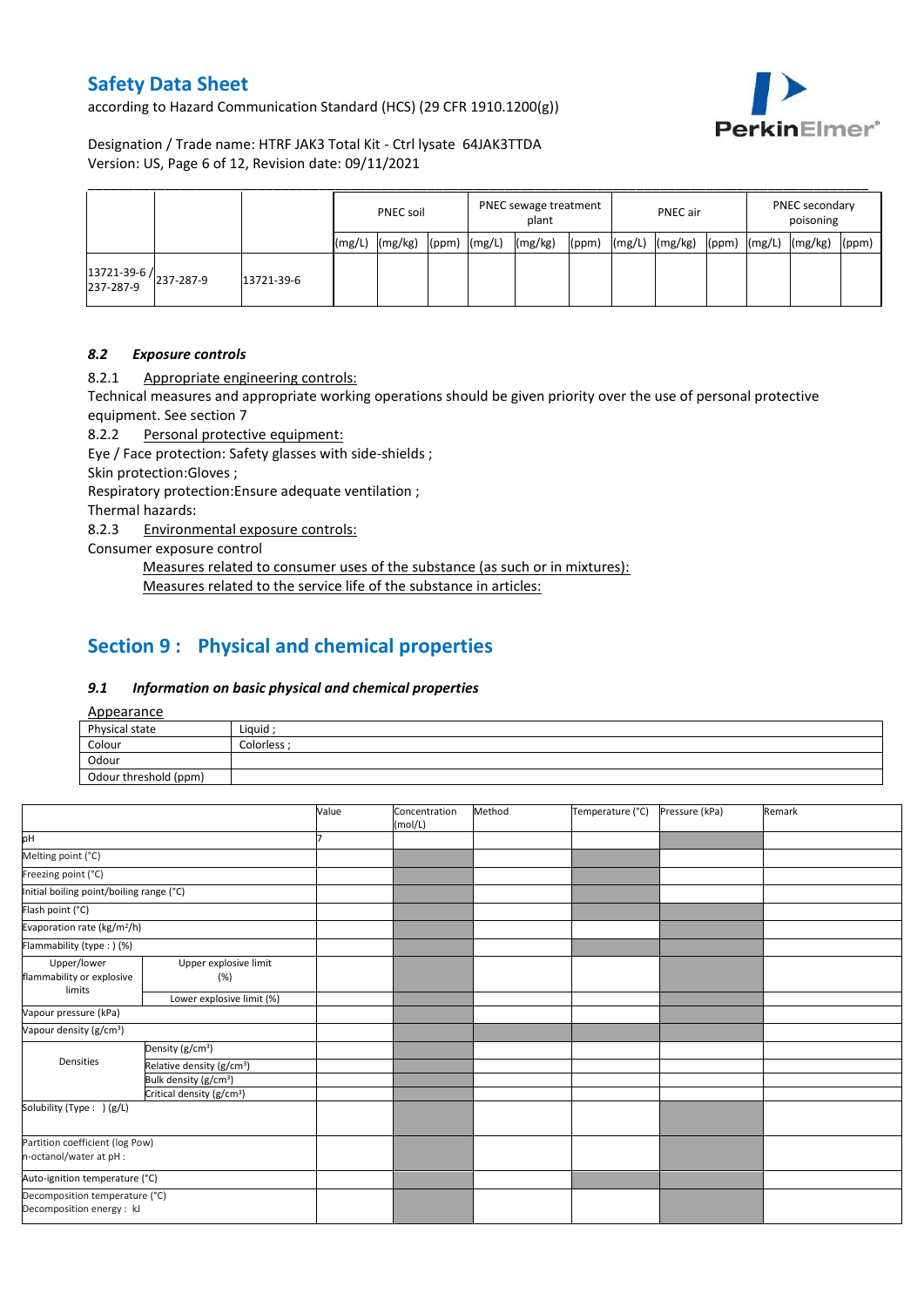according to Hazard Communication Standard (HCS) (29 CFR 1910.1200(g))



Designation / Trade name: HTRF JAK3 Total Kit - Ctrl lysate 64JAK3TTDA Version: US, Page 7 of 12, Revision date: 09/11/2021

| Viscosity | Viscosity, dynamic (poiseuille)           |  |  |  |
|-----------|-------------------------------------------|--|--|--|
|           | Viscosity, cinematic (cm <sup>3</sup> /s) |  |  |  |
|           | Explosive properties                      |  |  |  |
|           | Oxidising properties                      |  |  |  |

#### *9.2 Other information:*

No other relevant data available

### **Section 10 : Stability and reactivity**

#### *10.1 Reactivity*

This material is considered to be non-reactive under normal use conditions. ;

*10.2 Chemical stability*

- *10.3 Possibility of hazardous reactions*
- *10.4 Conditions to avoid:*
- *10.5 Incompatible materials:*
- *10.6 Hazardous decomposition products:*

Does not decompose when used for intended uses. ;

### **Section 11 : Toxicological information**

Toxicokinetics, metabolism and distribution

#### *11.1 Information on toxicological effects*

#### Substances

#### **Acute toxicity**

Animal data: Acute oral toxicity:

| Substance name         | LD50<br>(mg/kg) | <b>Species</b> | Method | Symptoms / delayed effects | Remark |
|------------------------|-----------------|----------------|--------|----------------------------|--------|
| 13721-39-6 / 237-287-9 | 330-330         | Rat            |        | <b>Hemorragie</b>          |        |

Acute dermal toxicity:

Acute inhalative toxicity:

Practical experience / human evidence: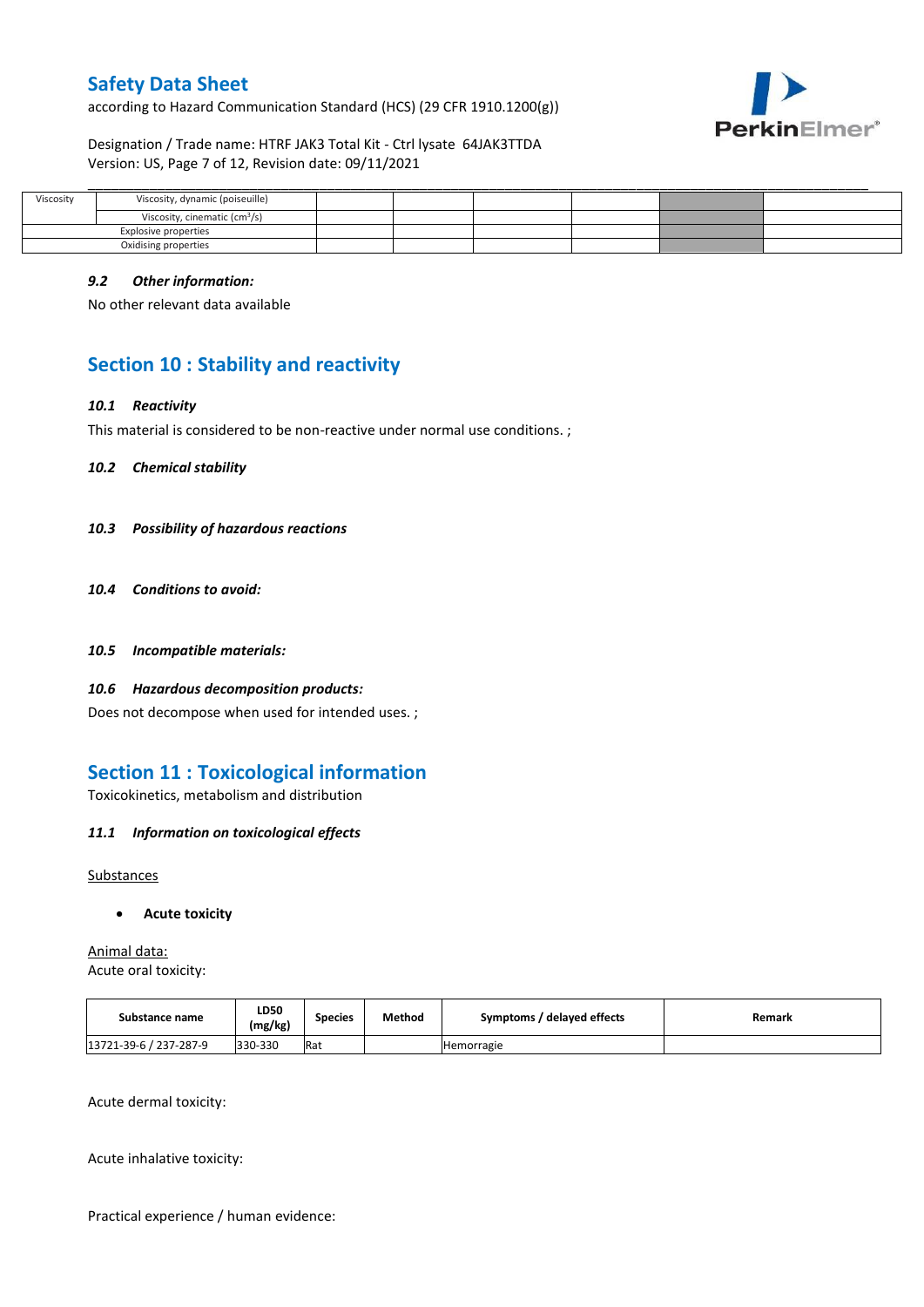according to Hazard Communication Standard (HCS) (29 CFR 1910.1200(g))



Designation / Trade name: HTRF JAK3 Total Kit - Ctrl lysate 64JAK3TTDA Version: US, Page 8 of 12, Revision date: 09/11/2021

\_\_\_\_\_\_\_\_\_\_\_\_\_\_\_\_\_\_\_\_\_\_\_\_\_\_\_\_\_\_\_\_\_\_\_\_\_\_\_\_\_\_\_\_\_\_\_\_\_\_\_\_\_\_\_\_\_\_\_\_\_\_\_\_\_\_\_\_\_\_\_\_\_\_\_\_\_\_\_\_\_\_\_\_\_\_\_\_\_\_\_\_\_\_\_\_\_\_\_\_\_

Assessment / Classification: General Remark:

#### **Skin corrosion/irritation**

Animal data:

In-vitro skin test method: In-vitro skin test result:

Assessment / Classification:

**Eye damage/irritation**

Animal data:

In vitro eye test method: In vitro eye test result: Assessment / Classification:

C**MR effects (carcinogenity, mutagenicity and toxicity for reproduction)**

o Germ cell mutagenicity:

Animal data:

Assessment / Classification:

o Carcinogenicity

Practical experience / human evidence: Animal data:

Other information: Assessment / Classification:

o Reproductive toxicity

Practical experience / human evidence: Animal data:

Other information: Assessment / Classification:

Overall assessment on CMR properties:

- **Specific target organ toxicity (single exposure)**
	- o STOT SE 1 and 2

Animal data:

Other information:

o STOT SE 3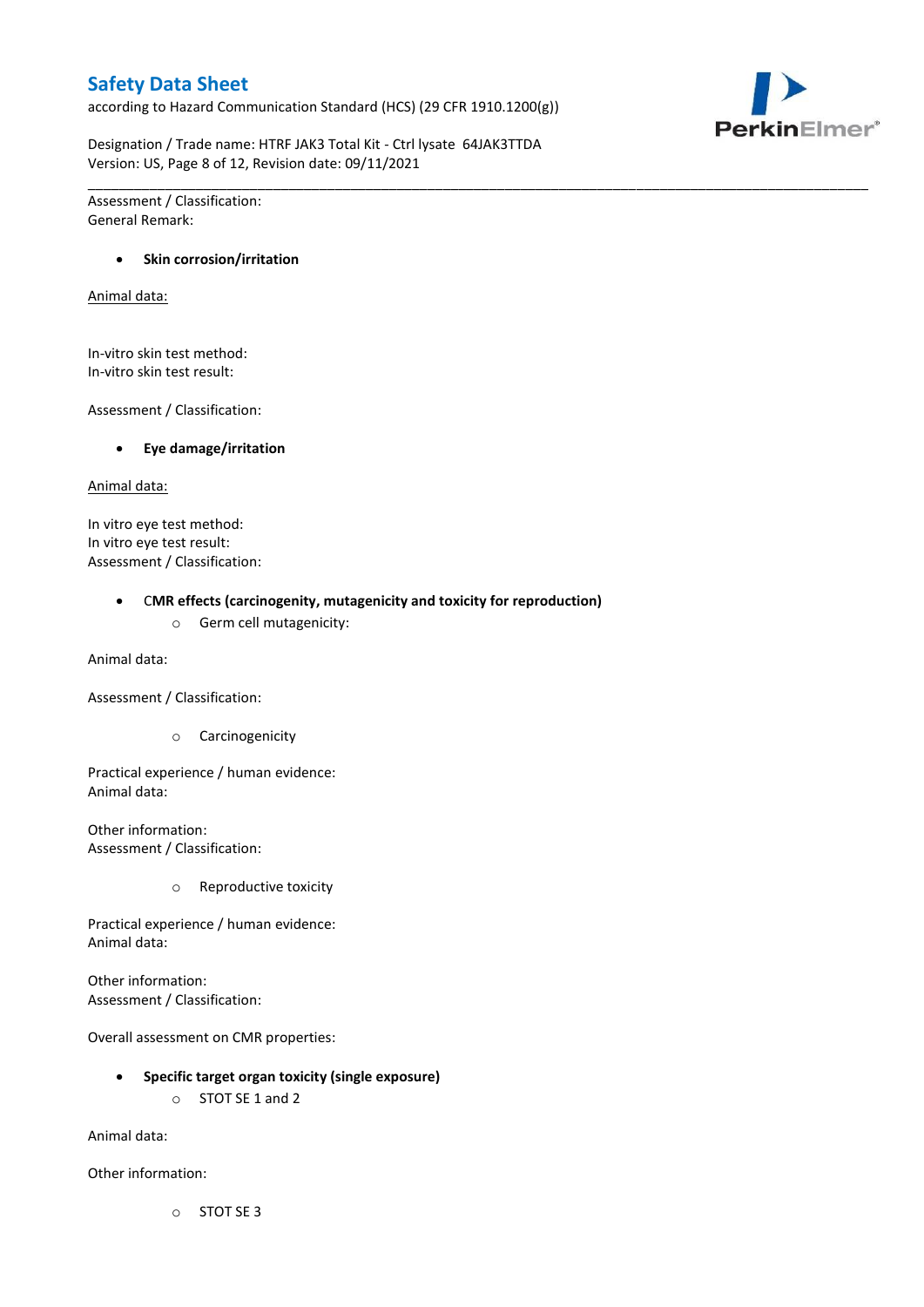according to Hazard Communication Standard (HCS) (29 CFR 1910.1200(g))



Designation / Trade name: HTRF JAK3 Total Kit - Ctrl lysate 64JAK3TTDA Version: US, Page 9 of 12, Revision date: 09/11/2021

\_\_\_\_\_\_\_\_\_\_\_\_\_\_\_\_\_\_\_\_\_\_\_\_\_\_\_\_\_\_\_\_\_\_\_\_\_\_\_\_\_\_\_\_\_\_\_\_\_\_\_\_\_\_\_\_\_\_\_\_\_\_\_\_\_\_\_\_\_\_\_\_\_\_\_\_\_\_\_\_\_\_\_\_\_\_\_\_\_\_\_\_\_\_\_\_\_\_\_\_\_ Practical experience / human evidence:

Other information: Assessment / Classification:

#### **Specific target organ toxicity (repeated exposure)**

Practical experience / human evidence: Animal data:

Assessment / Classification: Other information

**Aspiration hazard**

Practical experience / human evidence: Experimental data: viscosity data: see SECTION 9. Assessment / Classification: Remark:

11.1.1 Mixtures No toxicological information is available for the mixture itself

### **Section 12 : Ecological information**

In case that test data regarding one endpoint/differentiation exist for the mixture itself, the classification is carried out according to the substance criteria (excluding biodegradation and bioaccumulation). If no test data exist, the criteria for mixture classification has to be used (calculation method) in this case the toxicological data of the ingredients are shown.

#### *12.1 Aquatic toxicity:*

Acute (short-term) fish toxicity

Chronic (long-term) fish toxicity

Acute (short-term) toxicity to crustacea

Chronic (long-term) toxicity to crustacea

Acute (short-term) toxicity to algae and cyanobacteria

Toxicity to microorganisms and other aquatic plants / organisms

Assessment / Classification:

#### *12.2 Persistence and degradability*

Biodegradation:

Abiotic Degradation: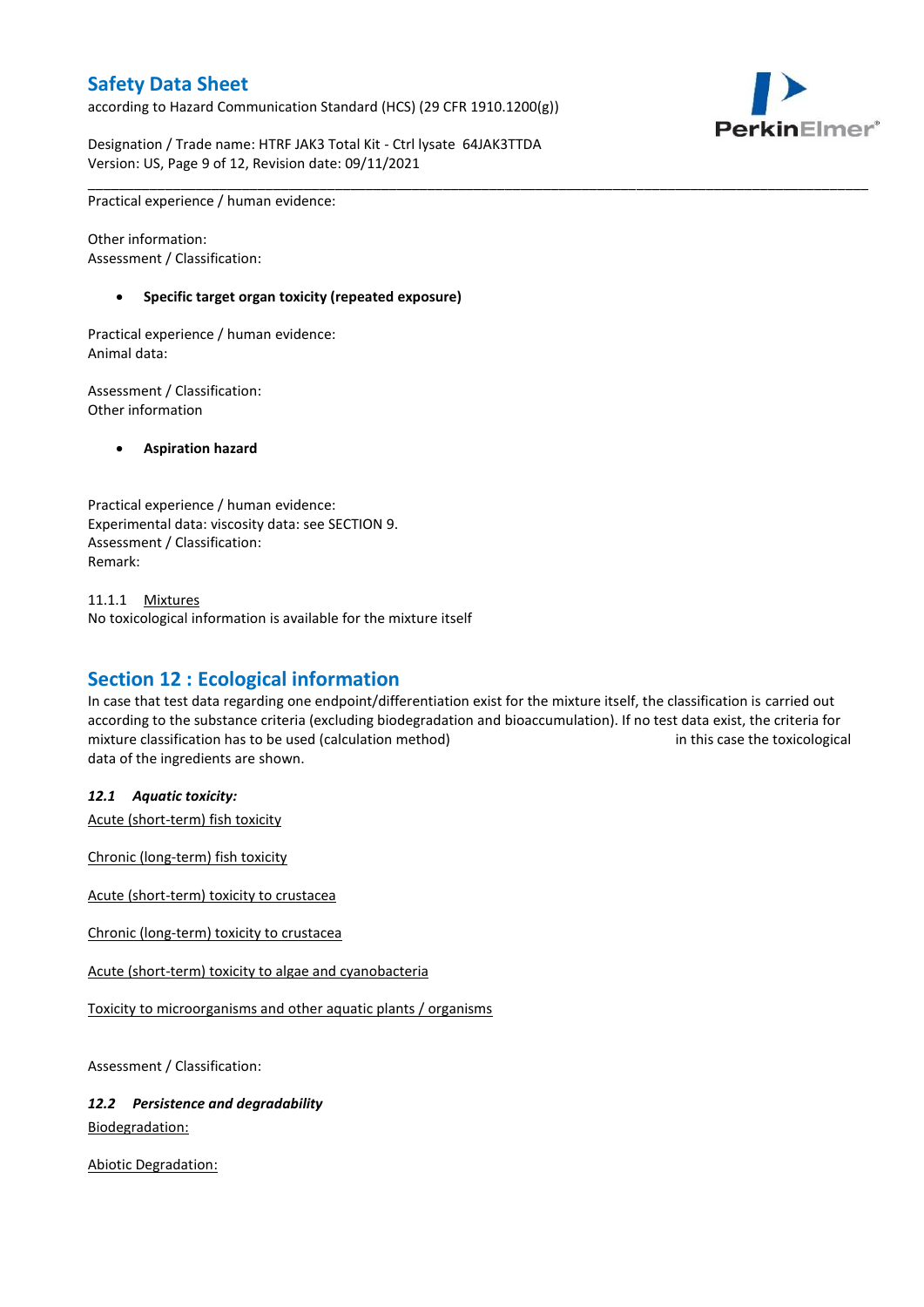according to Hazard Communication Standard (HCS) (29 CFR 1910.1200(g))



Designation / Trade name: HTRF JAK3 Total Kit - Ctrl lysate 64JAK3TTDA Version: US, Page 10 of 12, Revision date: 09/11/2021

Assessment / Classification:

#### *12.3 Bioaccumulative potential*

Bioconcentration factor (BCF):

*12.4 Mobility in soil*

*12.5 Results of PBT and vPvB assessment*

#### *12.6 Other adverse effects:*

Additional ecotoxicological information:

### **Section 13 : Disposal considerations**

#### *13.1 Waste treatment methods*

Waste treatment options: Dispose of waste according to applicable legislation. ;

Other disposal recommendations: Additional information:

### **Section 14 : Transport information**

#### ADR/RID/AND/IMDG/IATA

| UN No.                     |  |
|----------------------------|--|
| UN Proper shipping name    |  |
| Transport hazard class(es) |  |
| Hazard label(s)            |  |
| Packing group              |  |

\_\_\_\_\_\_\_\_\_\_\_\_\_\_\_\_\_\_\_\_\_\_\_\_\_\_\_\_\_\_\_\_\_\_\_\_\_\_\_\_\_\_\_\_\_\_\_\_\_\_\_\_\_\_\_\_\_\_\_\_\_\_\_\_\_\_\_\_\_\_\_\_\_\_\_\_\_\_\_\_\_\_\_\_\_\_\_\_\_\_\_\_\_\_\_\_\_\_\_\_\_

#### *Transport in bulk according to Annex II of MARPOL 73/78 and the IBC Code*

| Special Provisions for ADR/RID:                                      |  |  |  |  |
|----------------------------------------------------------------------|--|--|--|--|
| Excepted Quantities for ADR/RID:                                     |  |  |  |  |
|                                                                      |  |  |  |  |
|                                                                      |  |  |  |  |
| Portable tanks and bulk containers Instructions:                     |  |  |  |  |
| Portable tanks and bulk containers Special Provisions:               |  |  |  |  |
| ADR Tank special provisions:                                         |  |  |  |  |
| Special provisions for carriage Packages:                            |  |  |  |  |
|                                                                      |  |  |  |  |
| Special provisions for carriage for loading, unloading and handling: |  |  |  |  |
|                                                                      |  |  |  |  |
| Transport category (Tunnel restriction code):                        |  |  |  |  |
|                                                                      |  |  |  |  |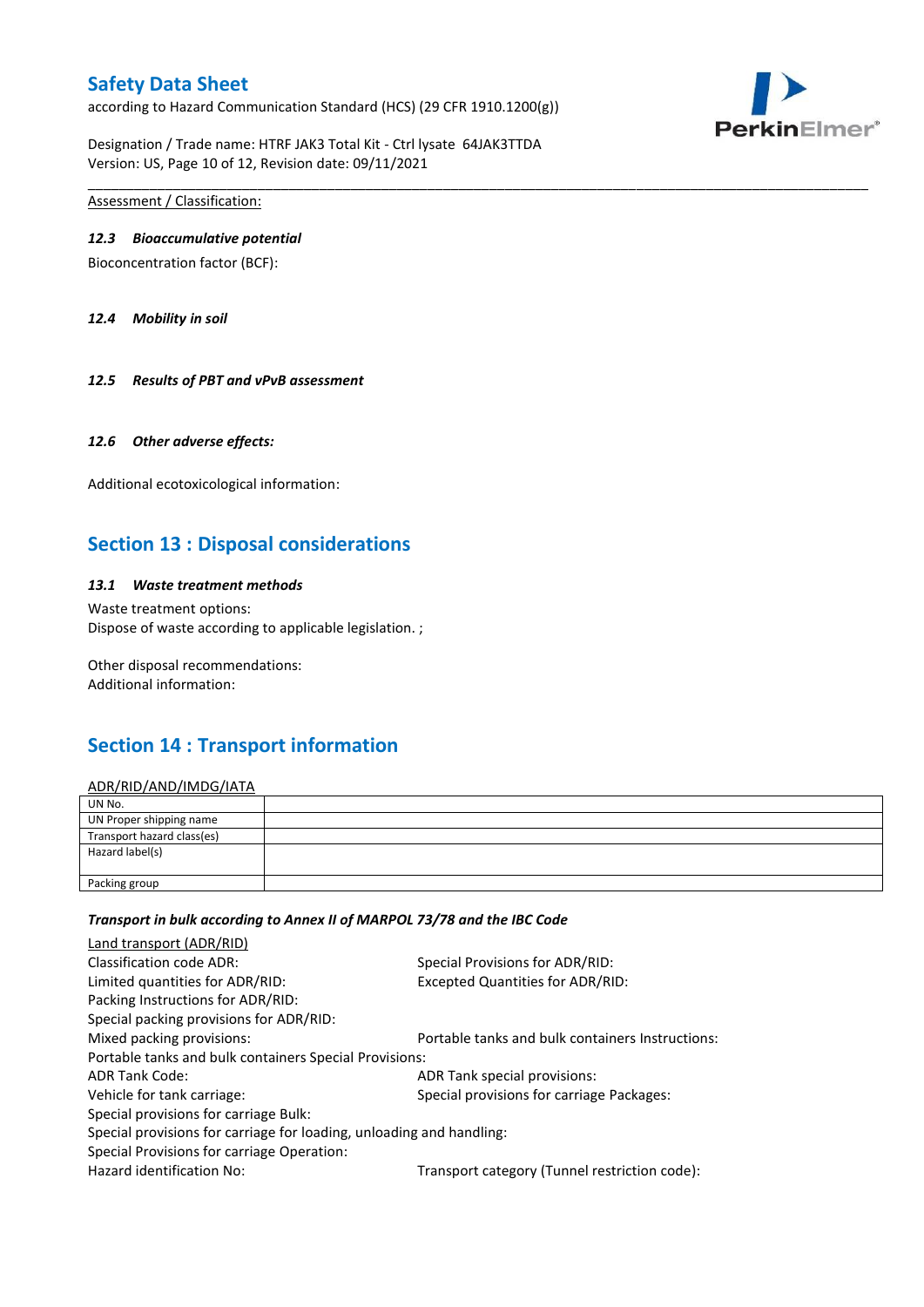according to Hazard Communication Standard (HCS) (29 CFR 1910.1200(g))

Designation / Trade name: HTRF JAK3 Total Kit - Ctrl lysate 64JAK3TTDA Version: US, Page 11 of 12, Revision date: 09/11/2021

Sea transport (IMDG) Marine Pollutant: Subsidiary risk(s) for IMDG: Packing provisions for IMDG: Limited quantities for IMDG: Packing instructions for IMDG: IBC Instructions: IBC Provisions: IMO tank instructions: UN tank instructions: Tanks and bulk Provisions: Properties and observations:

EmS : Stowage and segregation for IMDG:

\_\_\_\_\_\_\_\_\_\_\_\_\_\_\_\_\_\_\_\_\_\_\_\_\_\_\_\_\_\_\_\_\_\_\_\_\_\_\_\_\_\_\_\_\_\_\_\_\_\_\_\_\_\_\_\_\_\_\_\_\_\_\_\_\_\_\_\_\_\_\_\_\_\_\_\_\_\_\_\_\_\_\_\_\_\_\_\_\_\_\_\_\_\_\_\_\_\_\_\_\_

## Inland waterway transport (ADN) Classification Code ADN: Special Provisions ADN:

Limited quantities ADN: Excepted quantities ADN: Carriage permitted: Carriage permitted: Provisions concerning loading and unloading: Provisions concerning carriage: Number of blue cones/lights: Remark:

Air transport (ICAO-TI / IATA-DGR) Subsidiary risk for IATA: Excepted quantity for IATA: Passenger and Cargo Aircraft Limited Quantities Packing Instructions: Passenger and Cargo Aircraft Limited Quantities Maximal Net Quantity : Passenger and Cargo Aircraft Packaging Instructions : Passenger and Cargo Aircraft Maximal Net Quantity : Cargo Aircraft only Packaging Instructions : Cargo Aircraft only Maximal Net Quantity : ERG code: Special Provisions for IATA:

## **Section 15 : Regulatory information**

#### *15.1 Safety, health and environmental regulations/legislation specific for the substance or mixture*

#### *15.2 Chemical Safety Assessment:*

For the following substances of this mixture a chemical safety assessment has been carried out :

### **Section 16 : Other information**

#### *16.1 Indication of changes*

Date of the previous version:05/11/2021 Modifications:

- *16.2 Abbreviations and acronyms:*
- *16.3 Key literature references and sources for data*
- *16.4 Classification for mixtures and used evaluation method according to Hazard Communication Standard (HCS) (29 CFR 1910.1200(g):*

See SECTION 2.1 (classification).

#### *16.5 Relevant R-, H- and EUH-phrases (number and full text):*

| Code | .<br>statments<br>па.<br>.<br>. |
|------|---------------------------------|
|      |                                 |